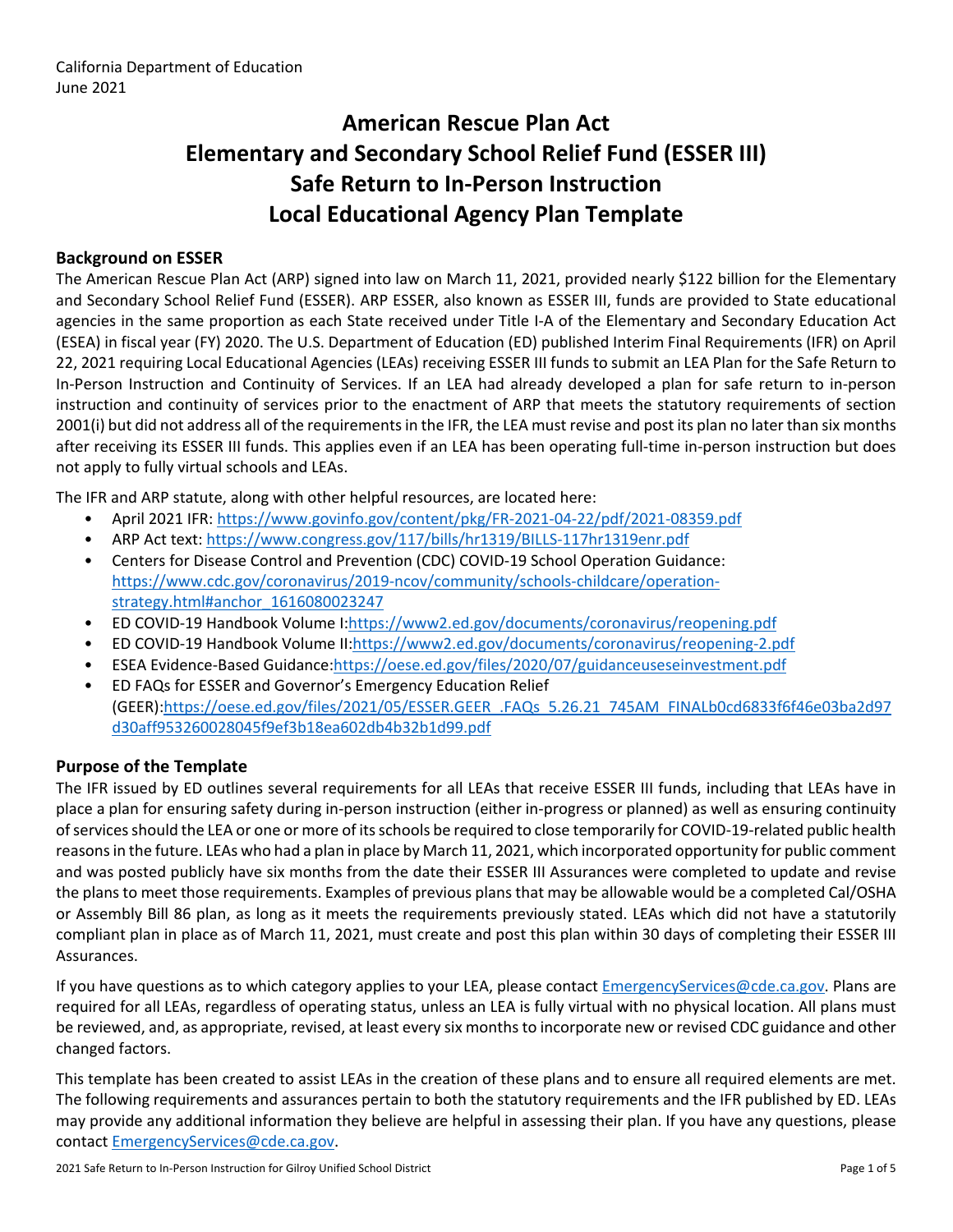### **LEA Plan for Safe Return to In-Person Instruction and Continuity of Services**

## **LEA Name:** Gilroy Unified School District

Option for ensuring safe in-person instruction and continuity of services: has developed a plan

1. Please choose one:

The LEA had a plan, as of March 11, 2021, that is already compliant with the ARP statute and will review and, as appropriate, revise it every six months to take into consideration the additional requirements of the IFR; or

NOTE: If your LEA already has a compliant plan as of March 11, 2021, and has assured such by checking the **box above, then you may skip questions 2-4 and complete the Assurance and Contact sections.**

X The LEA has amended/created a plan compliant with the IFR using this template and has posted/will post it within 30 days of completing the ESSER III Assurances.

NOTE: If checking the box above that you are using this template to meet the 30 day plan requirements, you **must respond to each question in the template.**

Please note whether the LEA has a compliant plan and include a link to the plan, or acknowledge that the LEA is submitting a new plan and will post it within 30 days of receiving funds.

Gilroy Unified School District has a compliant plan . Links: GUSD COVID Safety Plan [https://resources.finalsite.net/images/v1616802870/gusdk12caus/dvfwld4spafqqbkogl4o/COVID19SchoolGuidan](https://resources.finalsite.net/images/v1616802870/gusdk12caus/dvfwld4spafqqbkogl4o/COVID19SchoolGuidanceChecklistREVMar262021.pdf) [ceChecklistREVMar262021.pdf](https://resources.finalsite.net/images/v1616802870/gusdk12caus/dvfwld4spafqqbkogl4o/COVID19SchoolGuidanceChecklistREVMar262021.pdf) GUSD COVID Prevention Program [https://resources.finalsite.net/images/v1616687038/gusdk12caus/xvz2wyiigugxa7ljlsur/GUSD\\_CPP\\_120120.pdf](https://resources.finalsite.net/images/v1616687038/gusdk12caus/xvz2wyiigugxa7ljlsur/GUSD_CPP_120120.pdf) and Learning Continuity and Attendance Plan

https://resources.finalsite.net/images/v1600707297/gusdk12caus/iejmntic9b9p9b96wt3j/2020\_GUSD\_Learning [Continuity\\_and\\_Attendance\\_PlanrevSept162020.pdf](https://resources.finalsite.net/images/v1600707297/gusdk12caus/iejmntic9b9p9b96wt3j/2020_GUSD_Learning_Continuity_and_Attendance_PlanrevSept162020.pdf)

2. The LEA will maintain the health and safety of students, educators, and other school and LEA staff, and the extent to which it has adopted policies, and a description of any such policies, on each of the CDC's safety recommendations, including: universal and correct wearing of masks; modifying facilities to allow for physical distancing; handwashing and respiratory etiquette; cleaning and maintaining healthy facilities, including improving ventilation; contact tracing in combination with isolation and quarantine, in collaboration with the State, local, territorial, or Tribal health departments; diagnostic and screening testing; efforts to provide vaccinations to school communities; appropriate accommodations for children with disabilities with respect to health and safety policies; and coordination with State and local health officials.

Describe how the LEA will maintain, or continue to maintain, health and safety policies and procedures. Include a description of any adopted policies and procedures regarding the CDC's safety recommendations (or available LEA website links to such policies). Include descriptions of appropriate accommodations adopted and coordination efforts conducted with outside State and local health officials. Please include or describe current public health conditions, applicable State and local rules and restrictions, and other contemporaneous information that informs your decision-making process.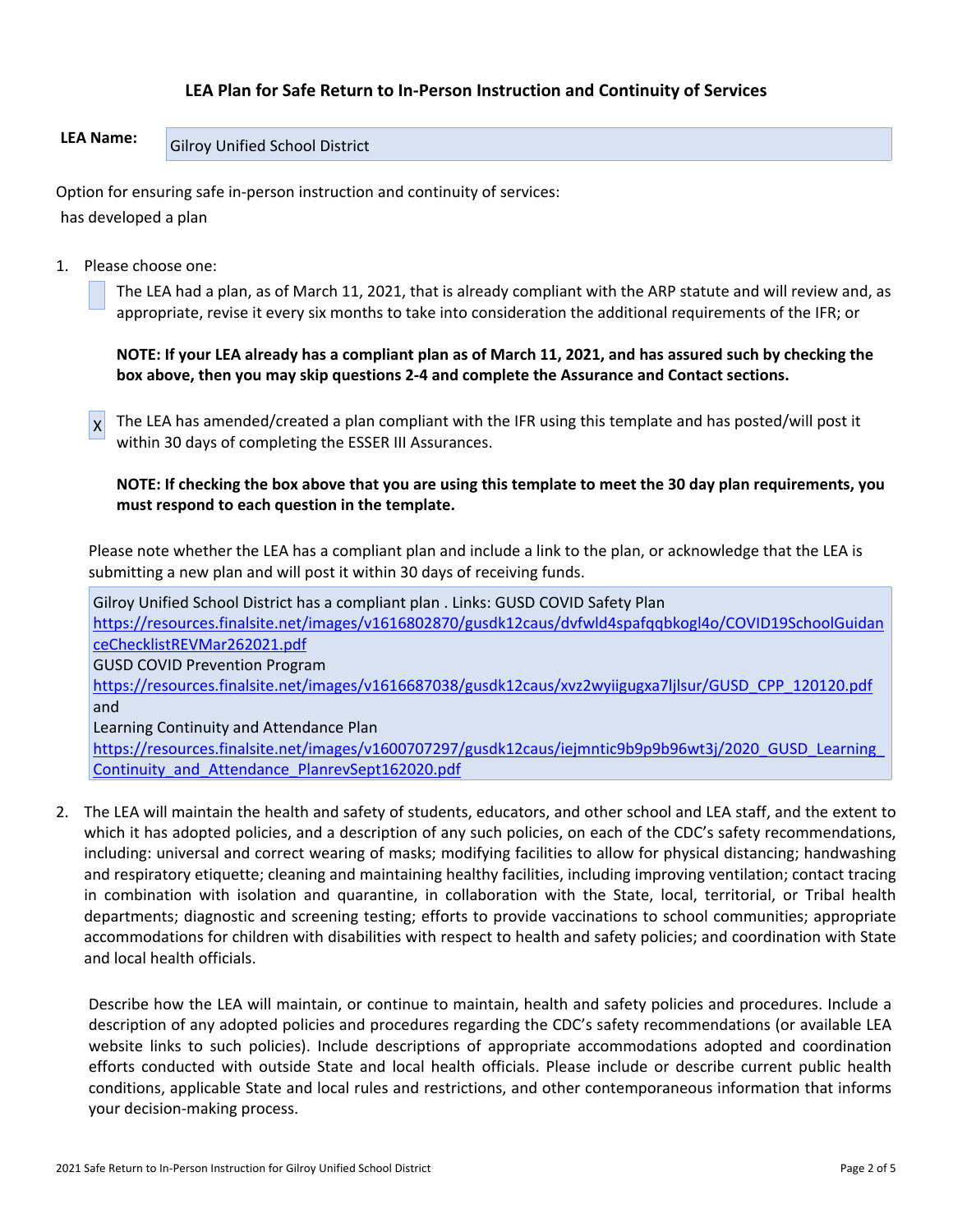Gilroy Unified School District has policies and plans in place which ensure adherence to CDC's safety guidelines. These include the COVID-19 Operations Written Report adopted June 11, 2020, the Learning Continuity and Attendance Plan (LCP) adopted September 10, 2020, the Reopening Plan for Preschool -5th grade, adopted March 18, 2021, the COVID -19 Safety Plan (CSP) adopted March 18 and updated March 26,2021, the COVID-19 Prevention Program (CPP) updated March 25, 2021, the Expanded Learning Opportunities Grant Plan adopted on May 20, 2021 and the Fall Reopening Plan for all students adopted May 7, 2021.

GUSD COVID Safety Plan

[https://resources.finalsite.net/images/v1616802870/gusdk12caus/dvfwld4spafqqbkogl4o/COVID19SchoolGuidan](https://resources.finalsite.net/images/v1616802870/gusdk12caus/dvfwld4spafqqbkogl4o/COVID19SchoolGuidanceChecklistREVMar262021.pdf) [ceChecklistREVMar262021.pdf](https://resources.finalsite.net/images/v1616802870/gusdk12caus/dvfwld4spafqqbkogl4o/COVID19SchoolGuidanceChecklistREVMar262021.pdf)

GUSD COVID Prevention Program

[https://resources.finalsite.net/images/v1616687038/gusdk12caus/xvz2wyiigugxa7ljlsur/GUSD\\_CPP\\_120120.pdf](https://resources.finalsite.net/images/v1616687038/gusdk12caus/xvz2wyiigugxa7ljlsur/GUSD_CPP_120120.pdf) GUSD Learning Continuity and Attendance Plan:

[https://resources.finalsite.net/images/v1600707297/gusdk12caus/iejmntic9b9p9b96wt3j/2020\\_GUSD\\_Learning\\_](https://resources.finalsite.net/images/v1600707297/gusdk12caus/iejmntic9b9p9b96wt3j/2020_GUSD_Learning_Continuity_and_Attendance_PlanrevSept162020.pdf) [Continuity\\_and\\_Attendance\\_PlanrevSept162020.pdf](https://resources.finalsite.net/images/v1600707297/gusdk12caus/iejmntic9b9p9b96wt3j/2020_GUSD_Learning_Continuity_and_Attendance_PlanrevSept162020.pdf)

Other related information spring elementary reopening: [https://www.gilroyunified.org/reopening](https://www.gilroyunified.org/reopening-gusd/reopening-preschool-to-5th-grades)[gusd/reopening-preschool-to-5th-grades](https://www.gilroyunified.org/reopening-gusd/reopening-preschool-to-5th-grades)

Fall reopening: [https://www.gilroyunified.org/parentstudent-resources/gusd-in-the-](https://www.gilroyunified.org/parentstudent-resources/gusd-in-the-news/news/news/~board/district-news/post/may-7-2021-gusd-board-of-education-approves-reopening-committees-recommendation-for-a-full-return-to-in-person-learning-for-all-students)

[news/news/news/~board/district-news/post/may-7-2021-gusd-board-of-education-approves-reopening](https://www.gilroyunified.org/parentstudent-resources/gusd-in-the-news/news/news/~board/district-news/post/may-7-2021-gusd-board-of-education-approves-reopening-committees-recommendation-for-a-full-return-to-in-person-learning-for-all-students)[committees-recommendation-for-a-full-return-to-in-person-learning-for-all-students](https://www.gilroyunified.org/parentstudent-resources/gusd-in-the-news/news/news/~board/district-news/post/may-7-2021-gusd-board-of-education-approves-reopening-committees-recommendation-for-a-full-return-to-in-person-learning-for-all-students)

Throughout the 2020-21 school year, district officials regularly met with the Santa Clara County Health Department and consistently provided updated information to staff in order to ensure adherence to all health and safety guidelines. All district policies and guidelines are in alignment with current Public Health Department and CDC guidelines. As of June 15, 2021, California no longer uses the tiered system.

3. The LEA will ensure continuity of services, including but not limited to services to address students' academic needs and students' and staff social, emotional, mental health and other needs, which may include student health and foodservices.

Describe how the LEA will ensure continuity of services in case isolation, quarantine, or future school closures are required, including how the LEA will meet the needs of students with disabilities and English learners.

Gilroy Unified School District is committed to continuity of services to address students' academic needs and other needs for students, staff and families such as social, emotional, mental health and food services. The Learning Continuity and Attendance plan outlined student support during distance learning. The Expanded Learning Opportunities Grant Plan adopted May 20, 2021 addresses how students' academic, social, emotional and mental health needs will be addressed upon the full return to school in August 2021. The district is providing additional site-based mental health services, a social emotional learning curriculum, and partners with community agencies for counseling services and family support.

The contingency plan approved by the Board on May 6 addresses the hybrid model that will be in place in the event of future district closure. Students will be provided with devices and will have access to all instructional content and resources. Teachers and staff will continue to receive training and support in the implementation of effective distance learning and in person instructional practices, and support for students' academic and social emotional needs. All students with IEPs will continue to receive services based on their Individualized Education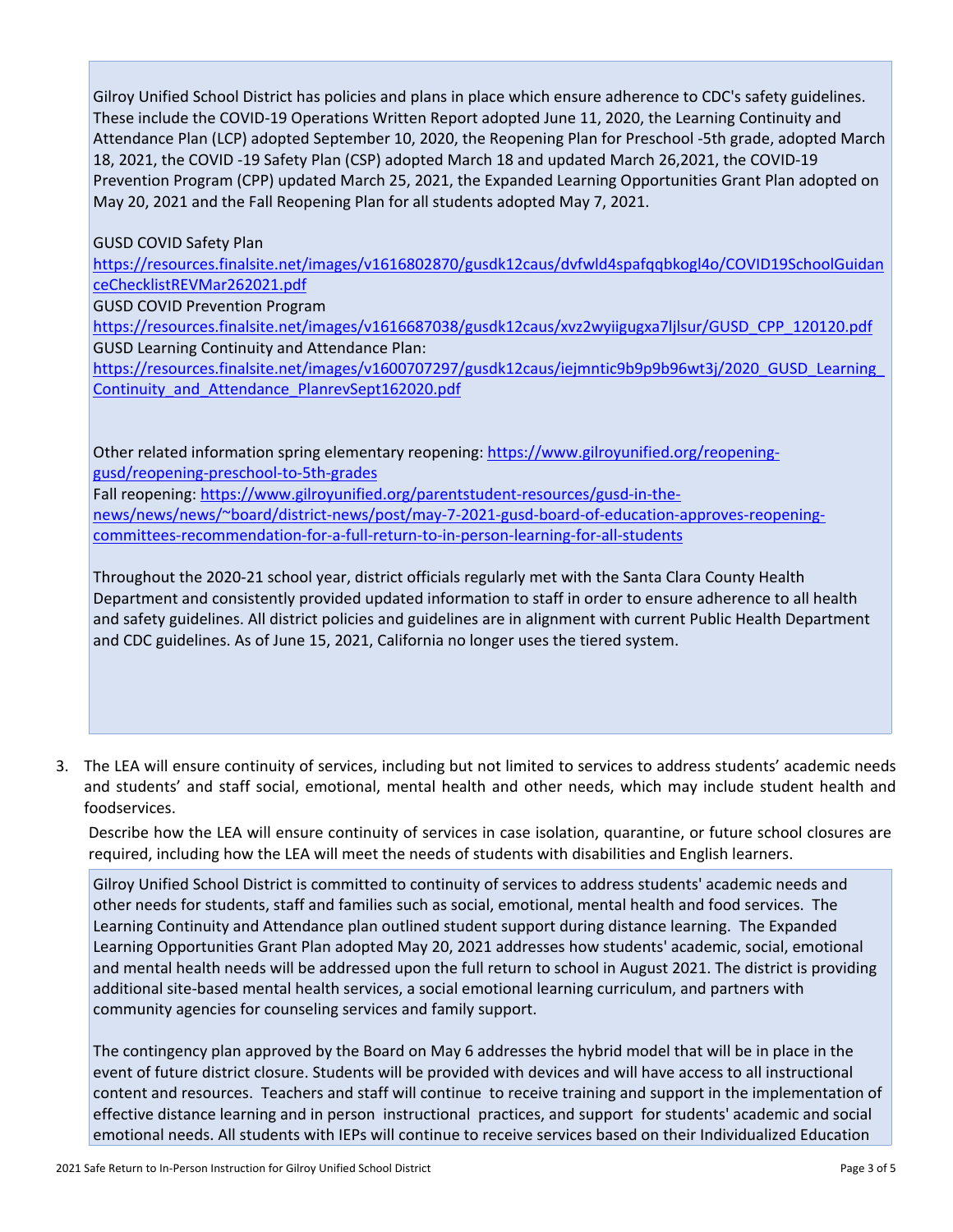Plans. Students that are English learners will receive English Language Development and other instructional support.

The district has provided meals to families throughout the period of school closure. This service, which includes weekend meals, continues to be available to all families in the community.

4. The LEA sought public comments in the development of its plan and took those comments into account in the development of its plan.

Describe the LEA's policy or practice that provided the public with an opportunity to provide comments and feedback and the collection process. Describe how any feedback was incorporated into the development of the plan.

Gilroy Unified School District has engaged stakeholders in the development of plans. Reopening plans were developed by the Superintendent's Committee on Reopening which met throughout the 20-21 school year. The Superintendent presented regular updates at the Board of Education meetings during which public comments were received. The public also had an opportunity to provide feedback on reopening plans by means of surveys sent to all parents and by submitting questions before/after the parent informational sessions. Questions were reviewed and responses provided on the district website, in the reopening handbooks. Labor and parent groups also provided feedback into the development of the COVID Safety Plan, Learning Continuity and Attendance Plan, the Local Control Accountability Plan and the Expanded Learning Opportunities Grant Plan. Much of the feedback was incorporated into the the actions of the LCAP and ELO plans. Health and safety questions were addressed in parent presentations and staff and community communications.

In addition, the LEA provides the following assurances:

 $\chi$  The LEA has made (in the case of statutorily compliant plans) or will make (in the case of new plans) its plan publicly available no later than 30 days after receiving its ARP ESSER allocation.

Please insert link to the plan: [https://resources.finalsite.net/images/v1616802870/gusdk12caus/dvfwld4spafqqbkogl4o/COVID19Scho](https://resources.finalsite.net/images/v1616802870/gusdk12caus/dvfwld4spafqqbkogl4o/COVID19SchoolGuidanceChecklistREVMar262021.pdf) [olGuidanceChecklistREVMar262021.pdf](https://resources.finalsite.net/images/v1616802870/gusdk12caus/dvfwld4spafqqbkogl4o/COVID19SchoolGuidanceChecklistREVMar262021.pdf)

- X The LEA sought public comment in the development of its plan and took those public comments into account in the development of its plan.
- X The LEA will periodically review and, as appropriate revise its plan, at least every six months.
- $\chi$  The LEA will seek public comment in determining whether to revise its plan and, if it determines revisions are necessary, on the revisions it makes to the plan.
- $\mathbf{x}$ If the LEA revises its plan, it will ensure its revised plan addresses each of the aspects of safety currently recommended by the Centers for Disease Control(CDC), or if the CDC has revised its guidance, the updated safety recommendations at the time the LEA is revising its plan.
- $X$  The LEA has created its plan in an understandable and uniform format.
- $\vert x \vert$ The LEA's plan is, to the extent practicable, written in a language that parent can understand, or if not practicable, orally translated.